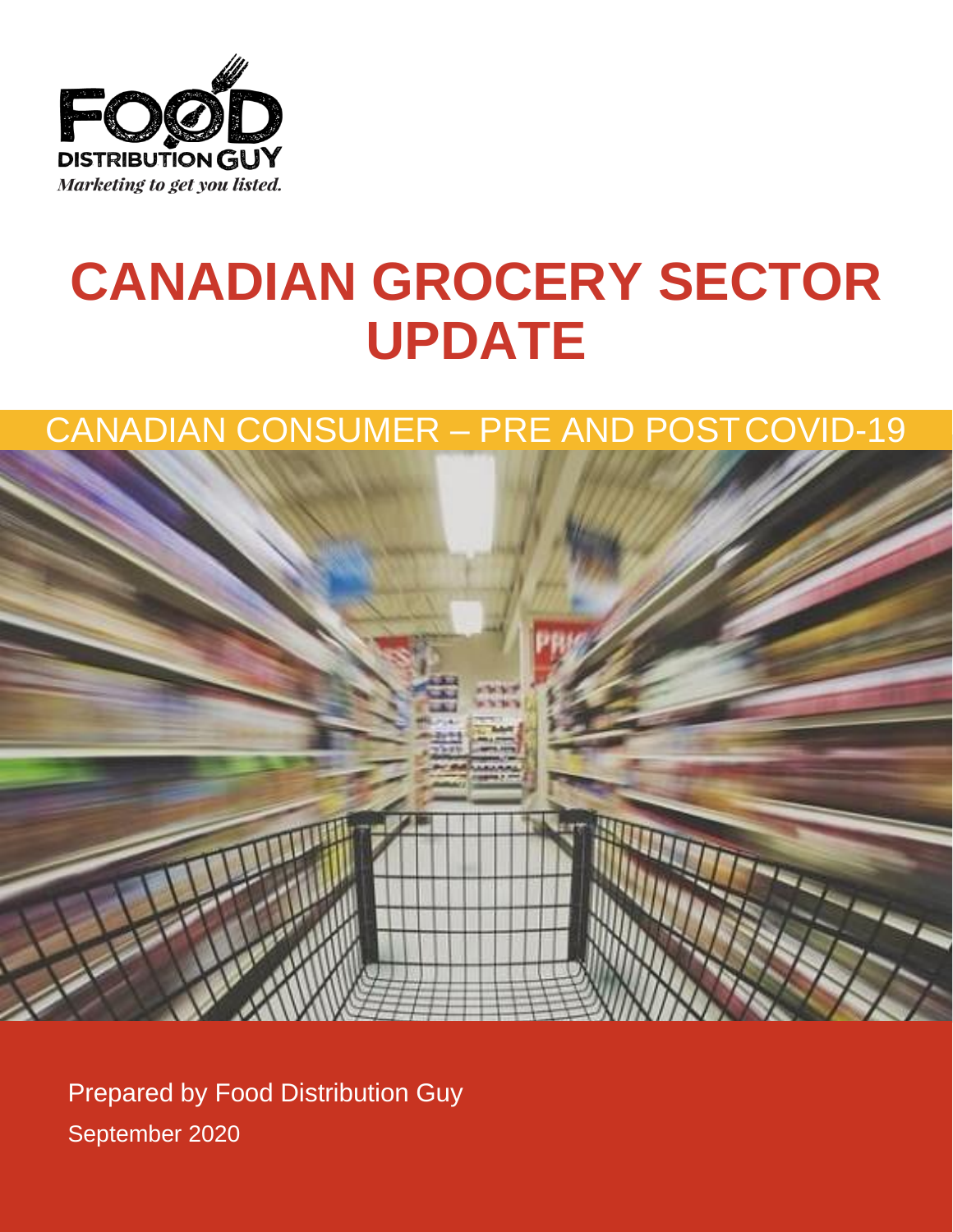## **Table of Contents**

| <b>Executive Summary</b>                       |    |
|------------------------------------------------|----|
| <b>Canadian Retail Grocery Sector Overview</b> | 02 |
| <b>Consumer Pre/During/Post Covid-19</b>       | 05 |
| <b>Food Categories Covid-19</b>                | 08 |
| <b>References</b>                              | Ωā |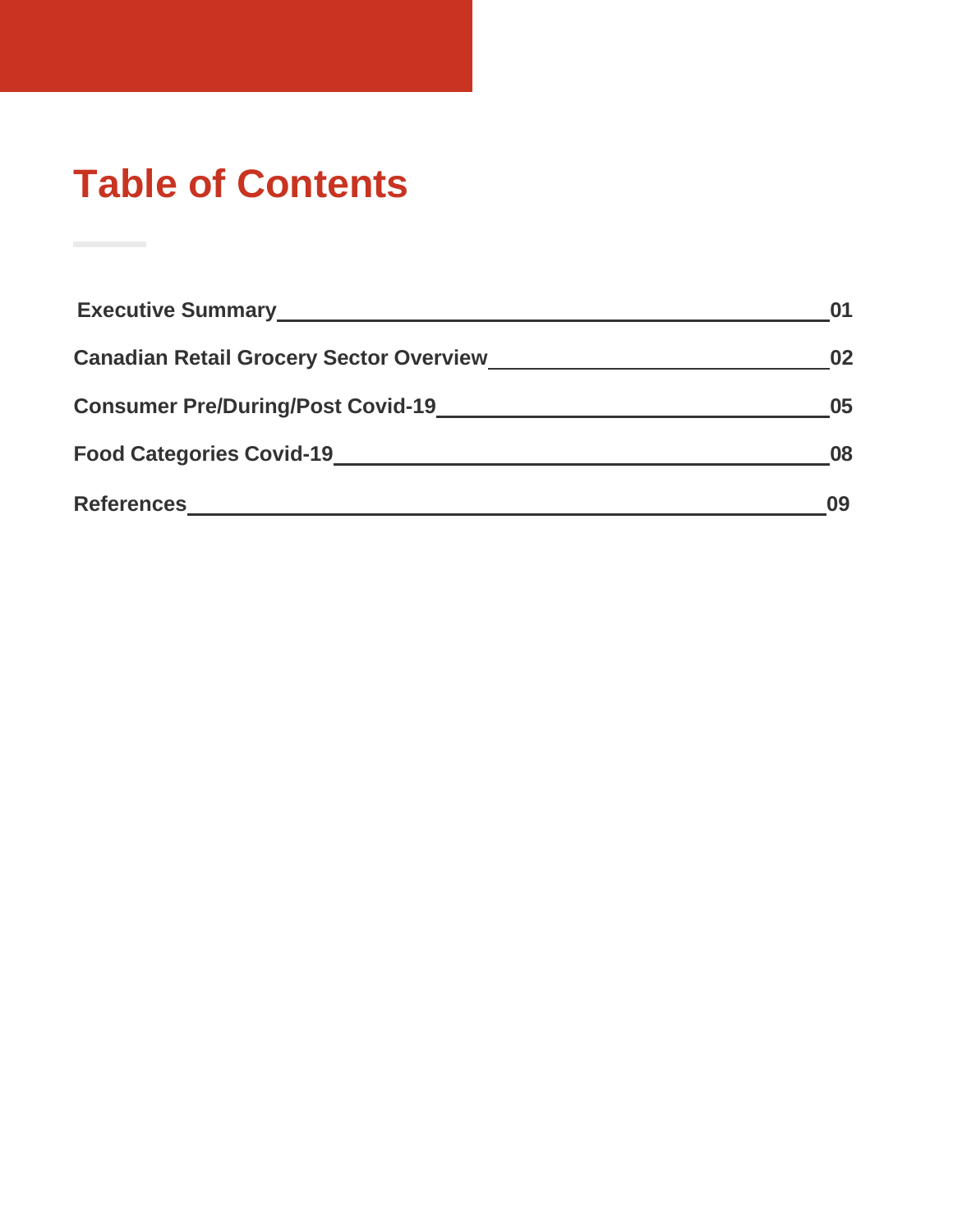## **EXECUTIVE SUMMARY**

The force of COVID-19 continues to change the landscape of the Canadian grocery sector and how Canadians consumers go about their grocery shopping. Shopping behaviours are a testament that our 'new normal' is a never-ending evolution. Total grocery sales continue to experience record level growth. For the 12-week period ending June 2020, sales topped \$21.5B dollars which represented a 14% increase in dollar growth, taking 5% inflation into account. Higher dollar gains are spread across the country with most provinces experiencing above average dollar growth of at least 7%-8% over the past 52 week period.[i] Price sensitivity, already high will continue to heighten, even post-pandemic. This report that was created by Food Distribution Guy is the second in our series titled "Canadian Grocery Sector – Canadian Consumer – Pre and Post COVID-10 is created to provide principles and associates with a:

- 1. Up-dated overview of the Canadian grocery sector period ending June 2020.
- 2. Up-dated overview of the Canadian consumer.
- 3. Up-dated overview of the fastest growing food sectors during COVID-19.

Outlined below is a random sampling of the shopping changes Canadians have taken as a result of this pandemic:

- 1. Canadians are shopping less often and buying more food per trip.
- 2. Canadians are embracing on-line shopping. Dollar market share 1.7%.
- 3. Shoppers turning to brands they know and trust.
- 4. Price sensitive shoppers turning to store brands: (+9% growth vs. +7% for national brands).
- 5. Organic food sales up 8% over last year across all product categories.
- 6. Plant-based food has experienced a higher growth rate than general food sales during the pandemic.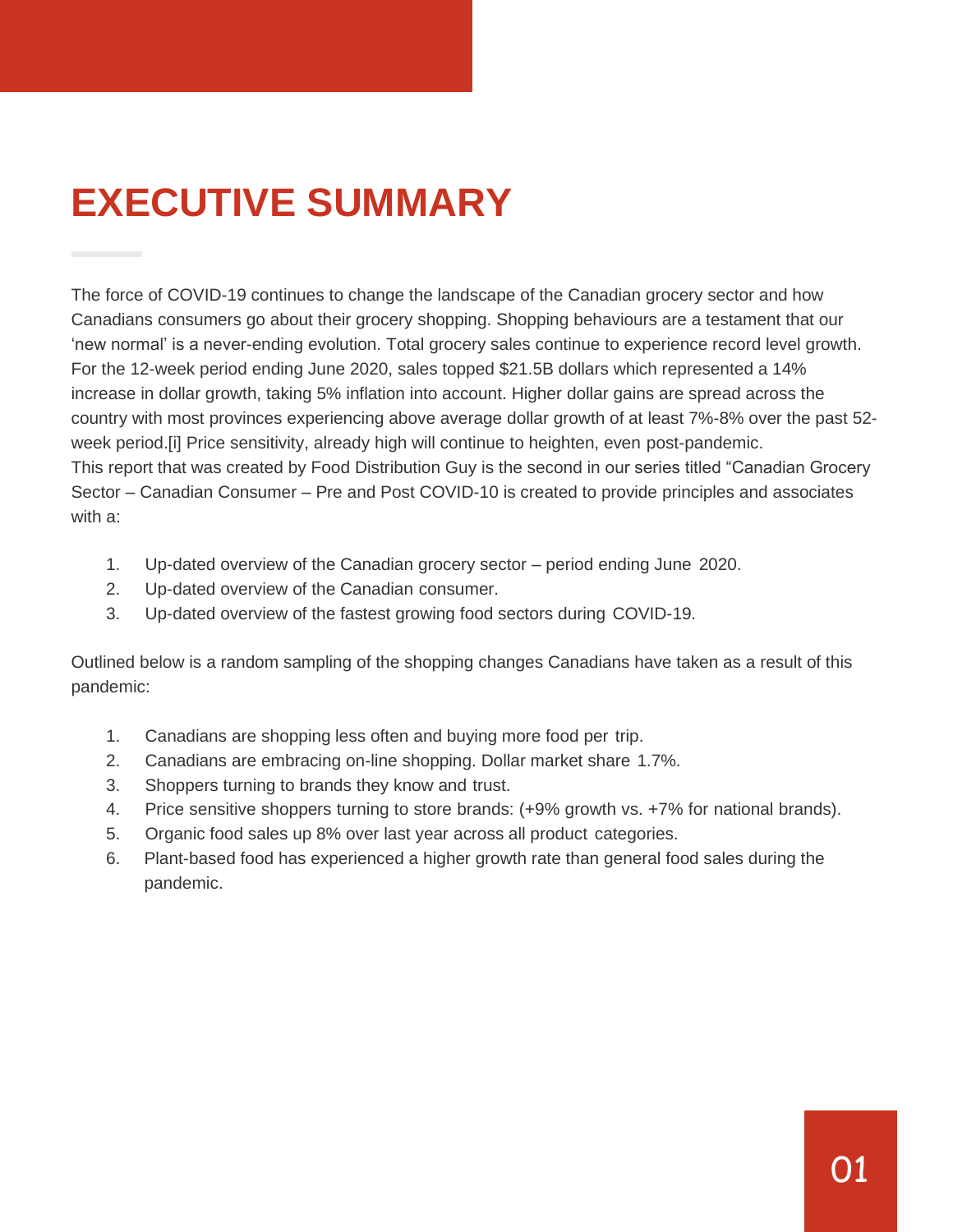## **CANADIAN RETAIL GROCERY SECTOR OVERVIEW**

#### **National Channel**

Over the past year, grocery and on-line have increased their dollar share of the retail trade the most (.9% and .5% respectively).



**Chart 1 Dollar Share of the Retail Trade – Channel (PE, June 2020)**

#### **Top 5 Grocery Banners**

The retail trade continues to be dominated by the Big 5 banners (Loblaw, Sobeys, Metro, Walmart, Costco). For the 52-week period ending June 2020, they controlled 77.8% of the grocery trade dollar market share. If Sav-On Foods is added to this list, the Top 6 banners control 81% of the grocery trade dollar market share.



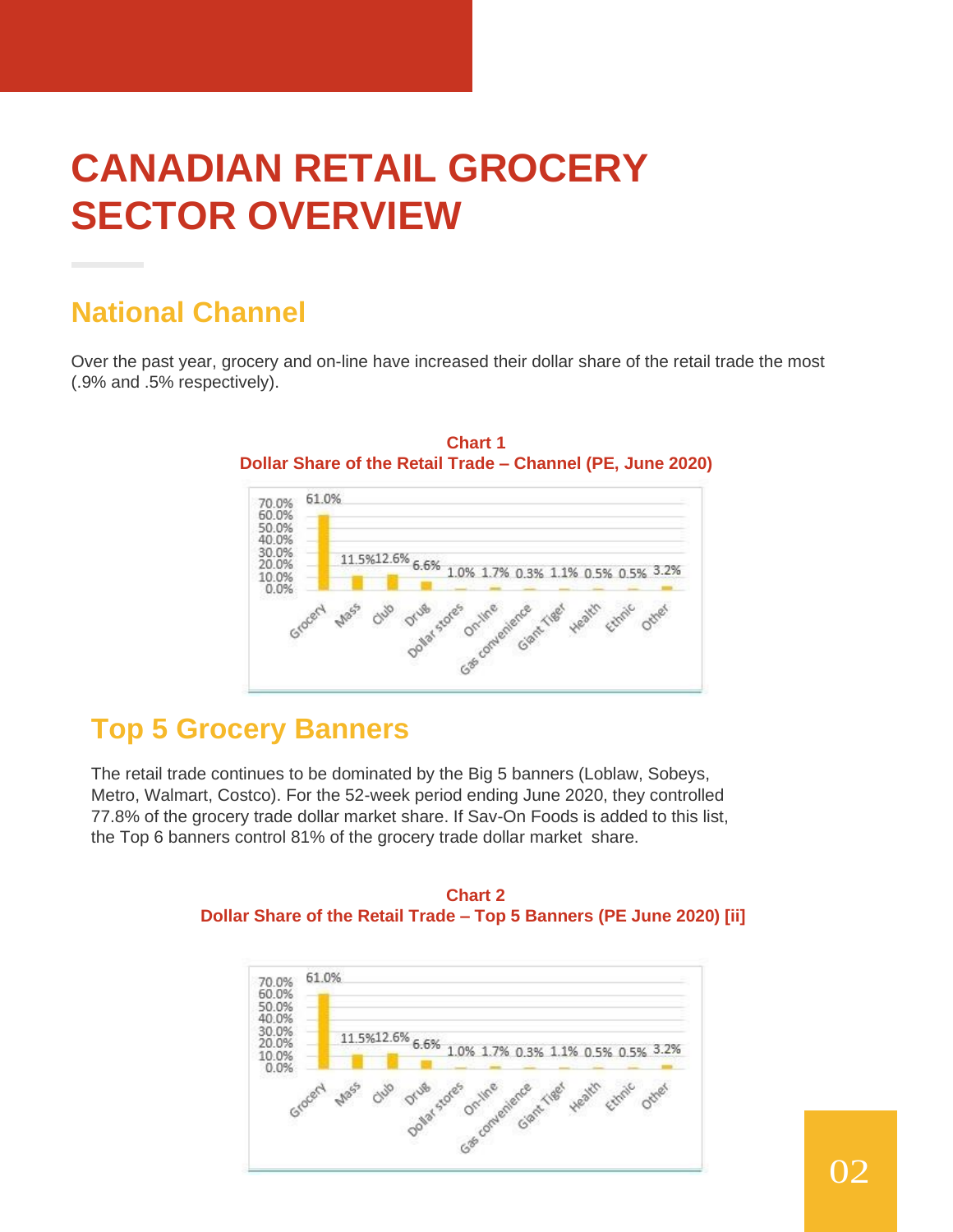### **Online Grocery Sector**

Canadian consumers flocked to online shopping as a measure to combat the COVID-19 pandemic. Over the past year, the period ending June 2020, the online grocery dollar market share has increased by 42% to 1.7%. [iii]

### **Conventional vs Discount**

Conventional retailers continue to grow slightly faster than discount retailers, fueled by COVID-19.



**Chart 3 Retail Trade Dollar Share – Conventional vs. Discount**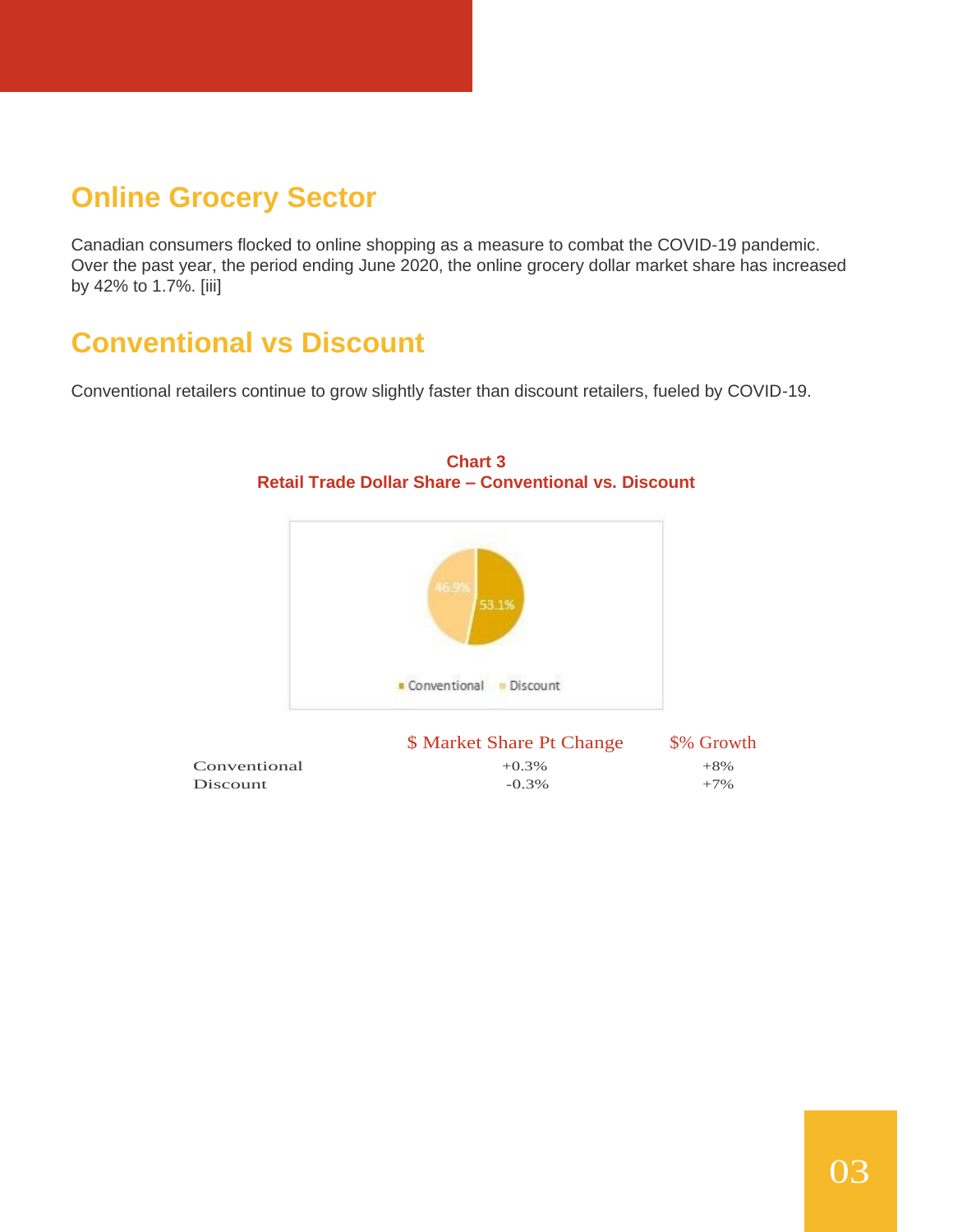### **Branded vs Private Label**

During the pandemic private label, growth has outpaced national brand growth.



**Chart 4 National Brand vs. Private Label Brand Dollar Share [iv]**



### **Grocery Departmental Growth**

Grocery, non-grocery and meat and seafood lead dollar growth in the last 12 weeks. [v]

|                    |            | \$ Share | \$ Growth |
|--------------------|------------|----------|-----------|
| Grocery            | \$12,397.6 | 46.2%    | 20%       |
| Meat & Seafood     | \$2,882.9  | 10.8%    | 20%       |
| <b>Non Grocery</b> | \$3,183776 | 11.9%    | 15%       |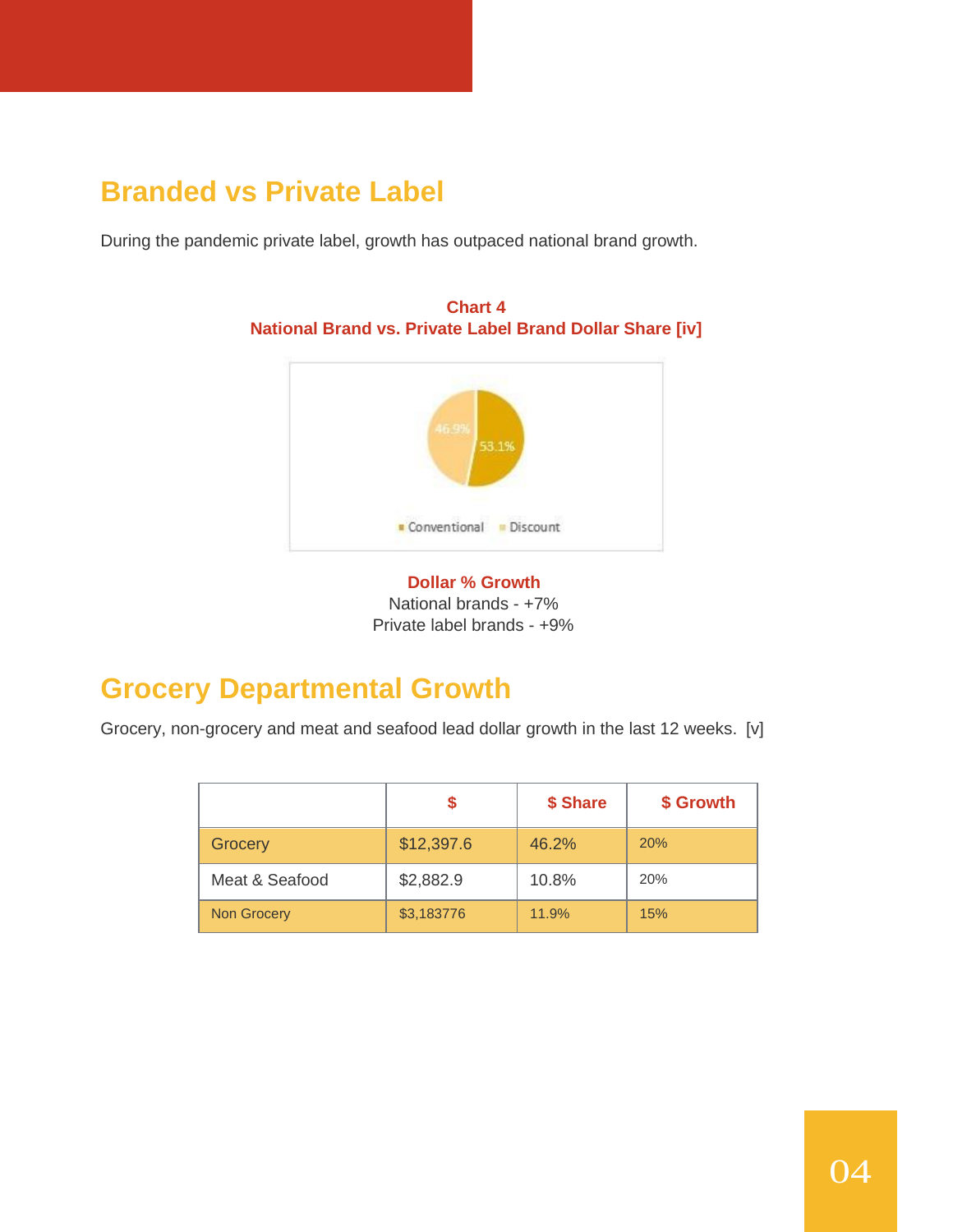#### **Convenience & Gas**

Convenience and gas reporting record growth in Qtr 2, 2020

|                 | <b>Sales Volume</b><br>(M) | Sales \$<br><b>Growth</b> | Tonn %<br><b>Growth</b> |
|-----------------|----------------------------|---------------------------|-------------------------|
| Latest 52 Weeks | \$7,284.5                  | $+3%$                     | $+4%$                   |
| Last 12 Weeks   | \$1,885.9                  | $+13%$                    | $+16%$                  |

Frozen foods and Refrig / Dairy lead dollar growth (+41% and +24% respectively) over the past 12 weeks, period ending June 2020. [vi]

## **CONSUMER - PRE / DURING / POST COVID-19**

#### **General**

- 63% of Canadians are shopping less often and buying more food per trip than before.
- 33% are making shopping lists; and 32% are making a meal plan for the week ahead more often.[vii]
- 60% of consumers doing more home cooking during the pandemic.[viii]
- Diets, health, and sugar reduction in the spotlight during the era of COVID-19.

#### **Price Sensitivity**

- Due to reduced incomes, price sensitivity will remain heightened:
	- \* 91% of consumers feel their income is the same or lower than before COVID-19.
	- \* 77% of consumers feel their income will be the same or lower one year from today.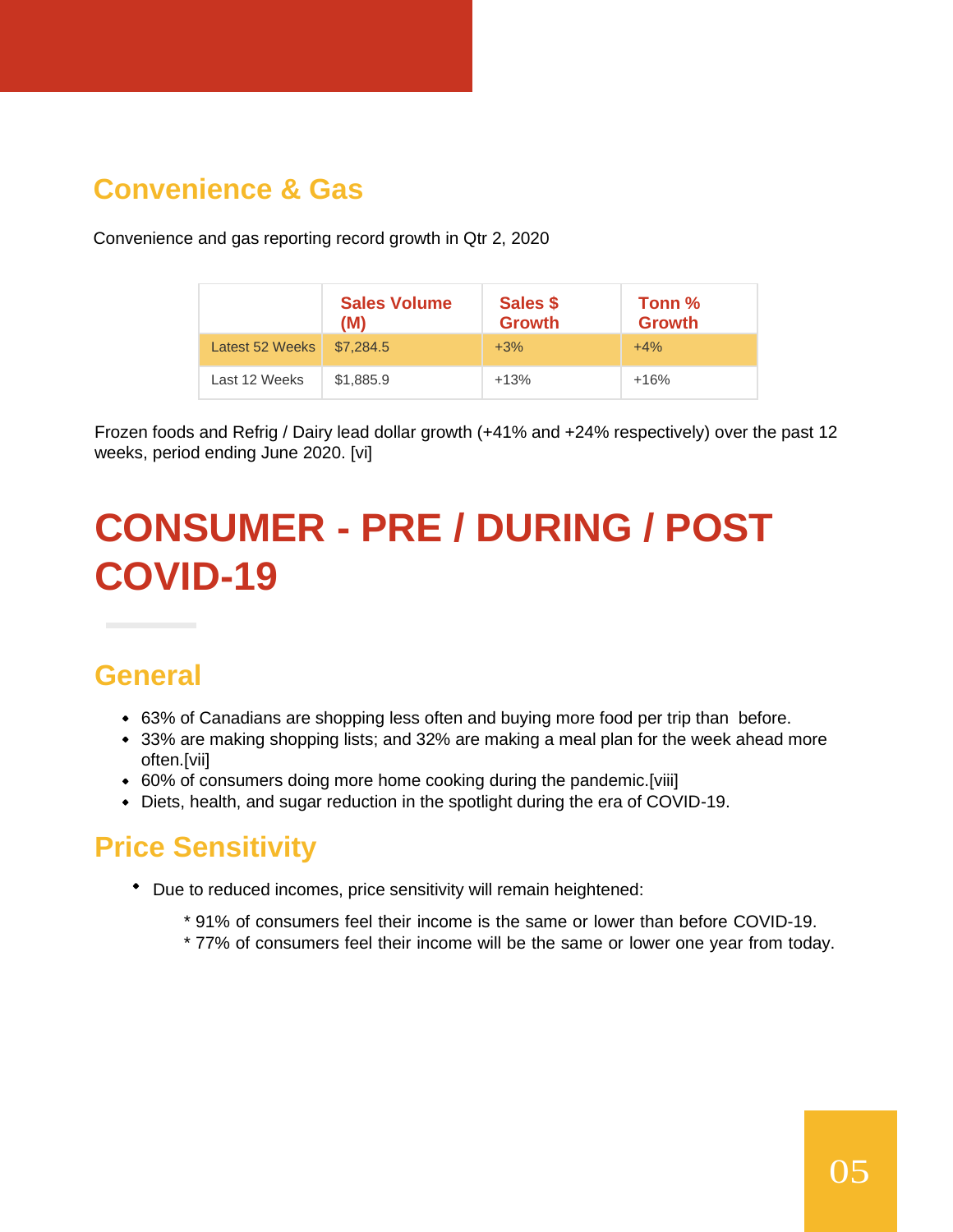### **Branding**

Price sensitive shoppers turning to store brands:



#### **Chart 5 Likelihood to Purchase Store Brand Over National Brand**

- 47% of online shoppers are more inclined to purchase a store brand over a national brand, as compared to 34% of non-digital shoppers.
- Shoppers turning to brands they know and trust:



#### **Chart 6 Importance of Awareness and Trust of Brand [ix]**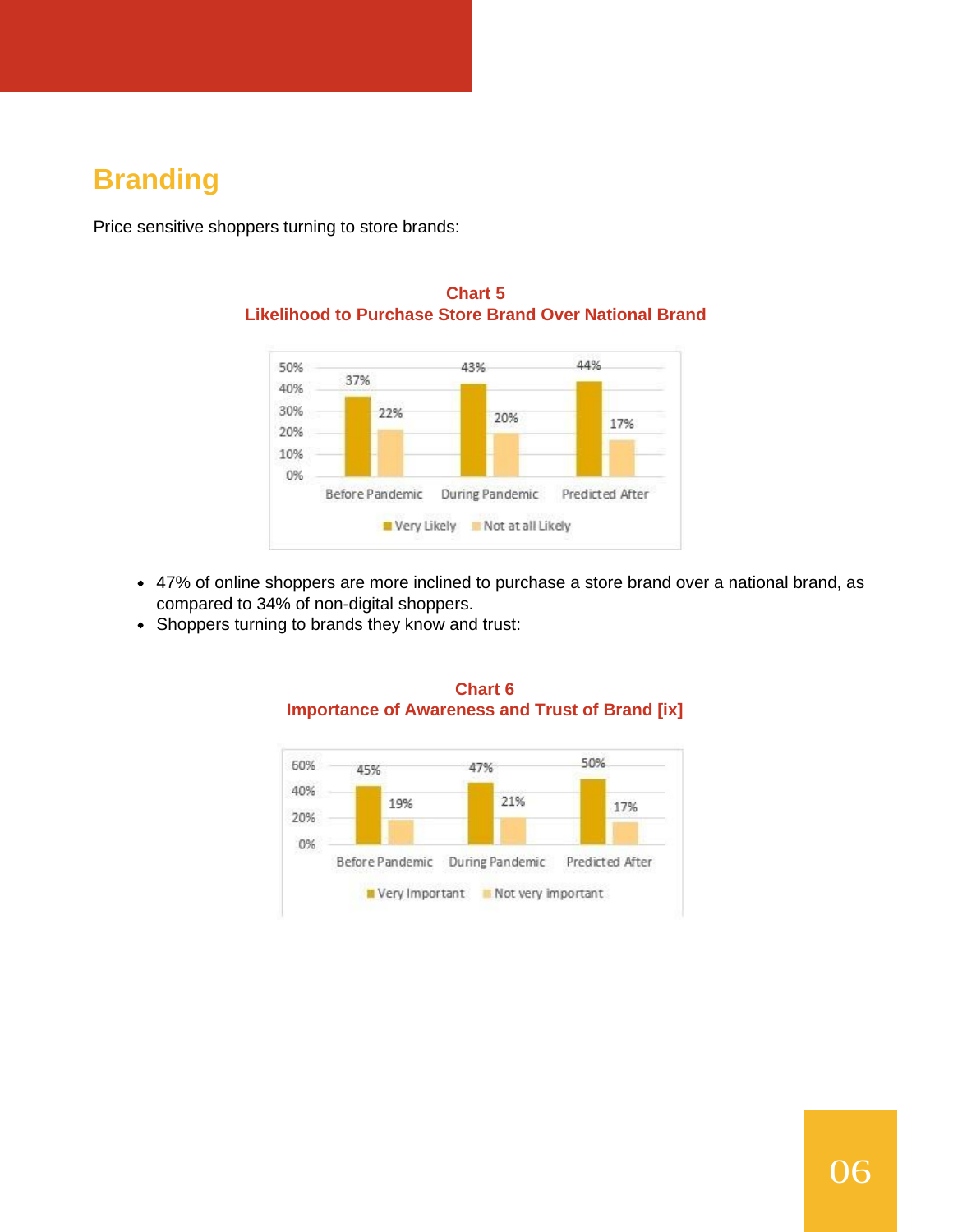#### **Online Channel**

- Half of all online Canadian households have shopped online for groceries at some point during the past six months.
- 57% of online households with kids have purchased groceries online during the pandemic, compared with 35% of empty nesters.
- July 2020, 17% of respondents said they had used an online grocery service in the past week, up from just 7% in 2018 and 5% in October 2016.
- Anticipated Canadian e-commerce to increase through the rest of 2020, with shoppers increasingly coming to appreciate its convenience at the same time that safety concerns around COVID-19 persist.



#### **Chart 7 On-Line Banners % Shoppers - Grocery**



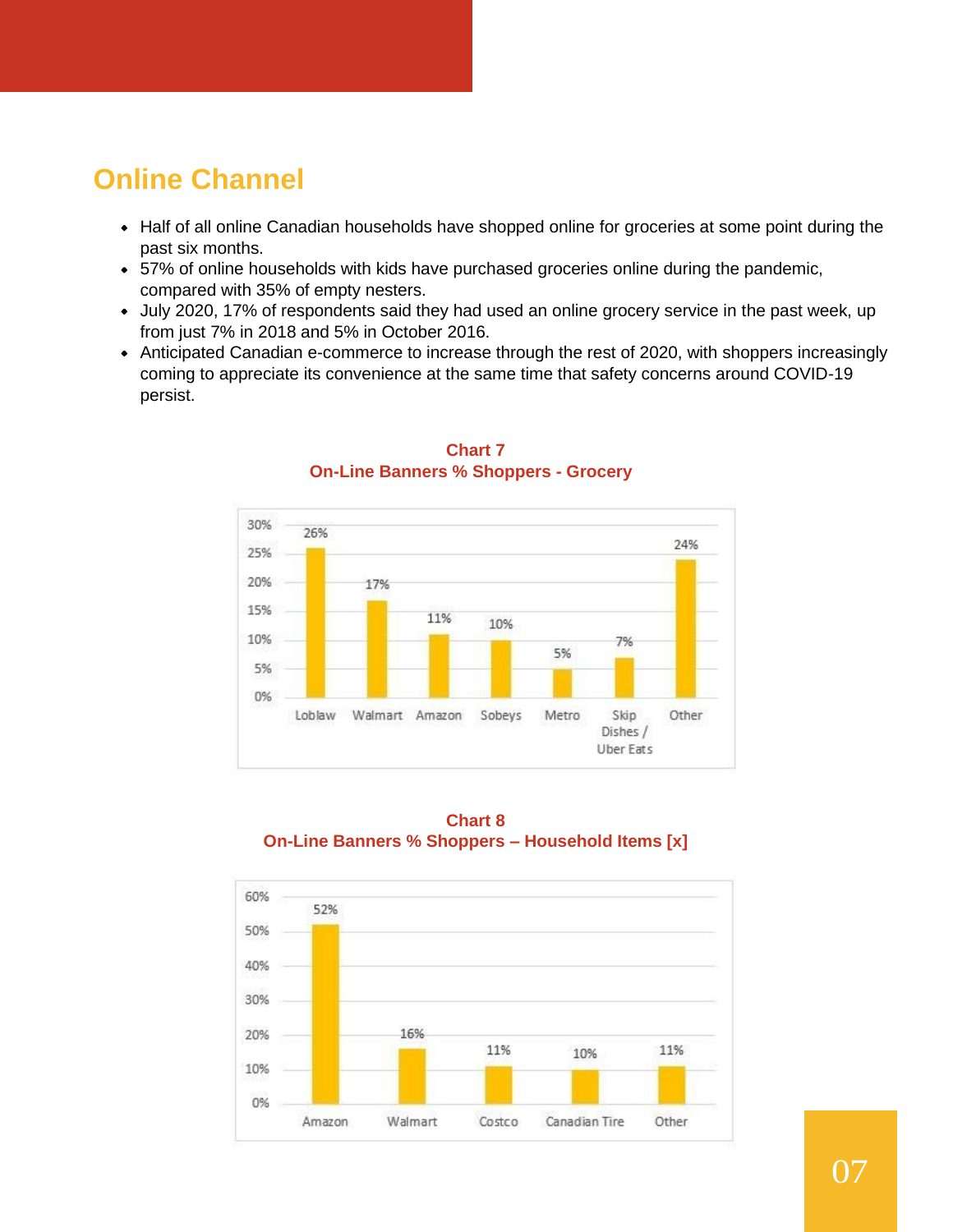## **FOOD CATEGORIES - COVID-19**

### **Organic**

Organic sales in Canada across all product categories "have increased 8% over last year and continue to grow beyond capacity.



#### **Chart 9 Reasons Why Consumers Purchase Organic Foods [xi]**

#### **Plant Based**

- Plant-based food has seen a higher growth rate than general food sales during the coronavirus pandemic. All plant-based categories have experienced strong sales peaks.
- More than half of consumers said they ate plant-based food because it makes them feel better, according to a DuPont Nutrition & Health study from 2018. [xii]
- Vegetarianism in Canada has increased from 1.5% to 2.5% in the latest quarter, period ending June 2020.
- The rate of vegan diets in Canada increased by 0.7% during the past quarter.